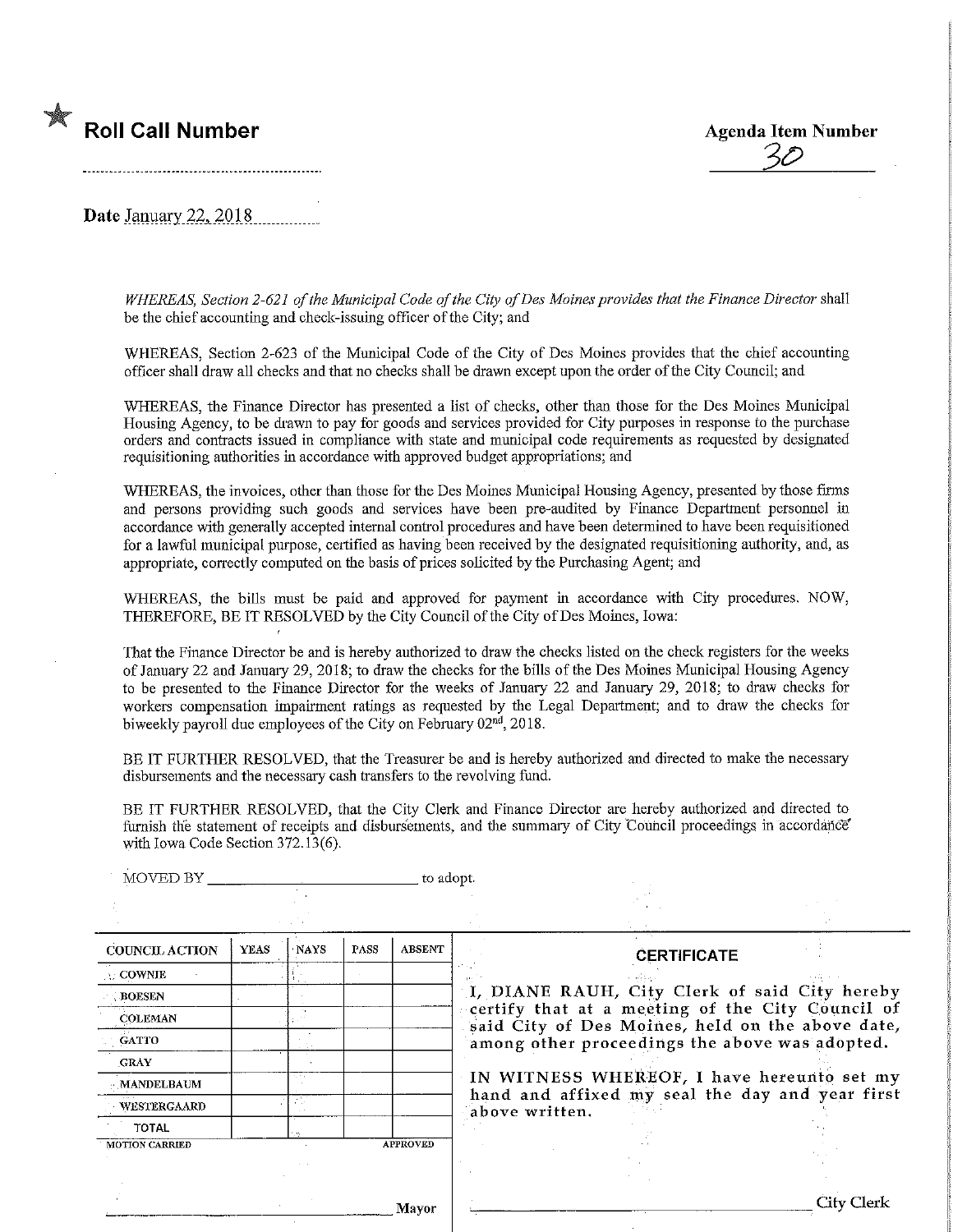#### DES MOINES ENGINEERING DEPARTMENT CONSTRUCTION CONTRACT PARTIAL PAYMENT REQUEST

 $\mathbf{y} = \sum_{i=1}^n y_i$  .  $\mathbf{y} = \mathbf{y}$ 



For Check Register of January 19,2018 As approved by City Council on January 8, 2018

(Roll Call No. 18-0068)

January 16,2018 Page No. 1

The work performed associated with the following listed construction contract partial payments has been constructed in substantial compliance with the plans and specifications, and the Engineering Department hereby requests that the Finance Department process payment to the following contractors:

| <b>Activity ID</b> | <b>Project Title</b>                                           | Contractor                                                                                                            | Partial<br>Payment<br>No. | Partial<br>Payment<br>Amount |
|--------------------|----------------------------------------------------------------|-----------------------------------------------------------------------------------------------------------------------|---------------------------|------------------------------|
| 042015002          | Downtown Bicycle Plan Implementation - Phase 2                 | Jasper Construction Services,<br>Inc.<br>Cliff Rhoads, President<br>928 N 19th Avenue East<br>Newton, IA 50208        | 06                        | \$16,011.59                  |
|                    | STP-A-1945(824)--86-77                                         |                                                                                                                       |                           |                              |
|                    | Munis Contract No. 17071                                       |                                                                                                                       |                           |                              |
| 092017001          | 30th Street Sidewalk from Boston Avenue to Urbandale<br>Avenue | Cerebral Group, LLC<br>Kalyan Venkatraman,<br>President<br>1540 High Street, Suite 102<br>Des Moines, IA 50309        | 03                        | \$21,795.13                  |
|                    | Munis Contract No. 17144                                       |                                                                                                                       |                           |                              |
| 102016004          | City Hall Improvements                                         | Henning Paric Commercial,<br>LLC<br>Kevin Walker, President<br>5800 Merle Hay Road, Suite<br>14<br>Johnston, IA 50131 | 17                        | \$398,101.93                 |
|                    | Munis Contract No. 17012                                       |                                                                                                                       |                           |                              |
| 122014007          | Riverwalk Red Multi-Use Trail Bridge Rehabilitation            | Cramer and Associates, Inc.<br>Robert Cramer, President/CAO<br>3100 S.W. Brookside Drive<br>Grimes, IA 50111          | 09                        | \$37,345.00                  |

2015-1 Munis Contract No. 16137

Requested by:

Amela SCorsu

Pamela S. Cooksey, P.E. Des Moines City Engineer

ec: City Clerk

Funds available:

Robert L. Fagen Des Moines Finance Director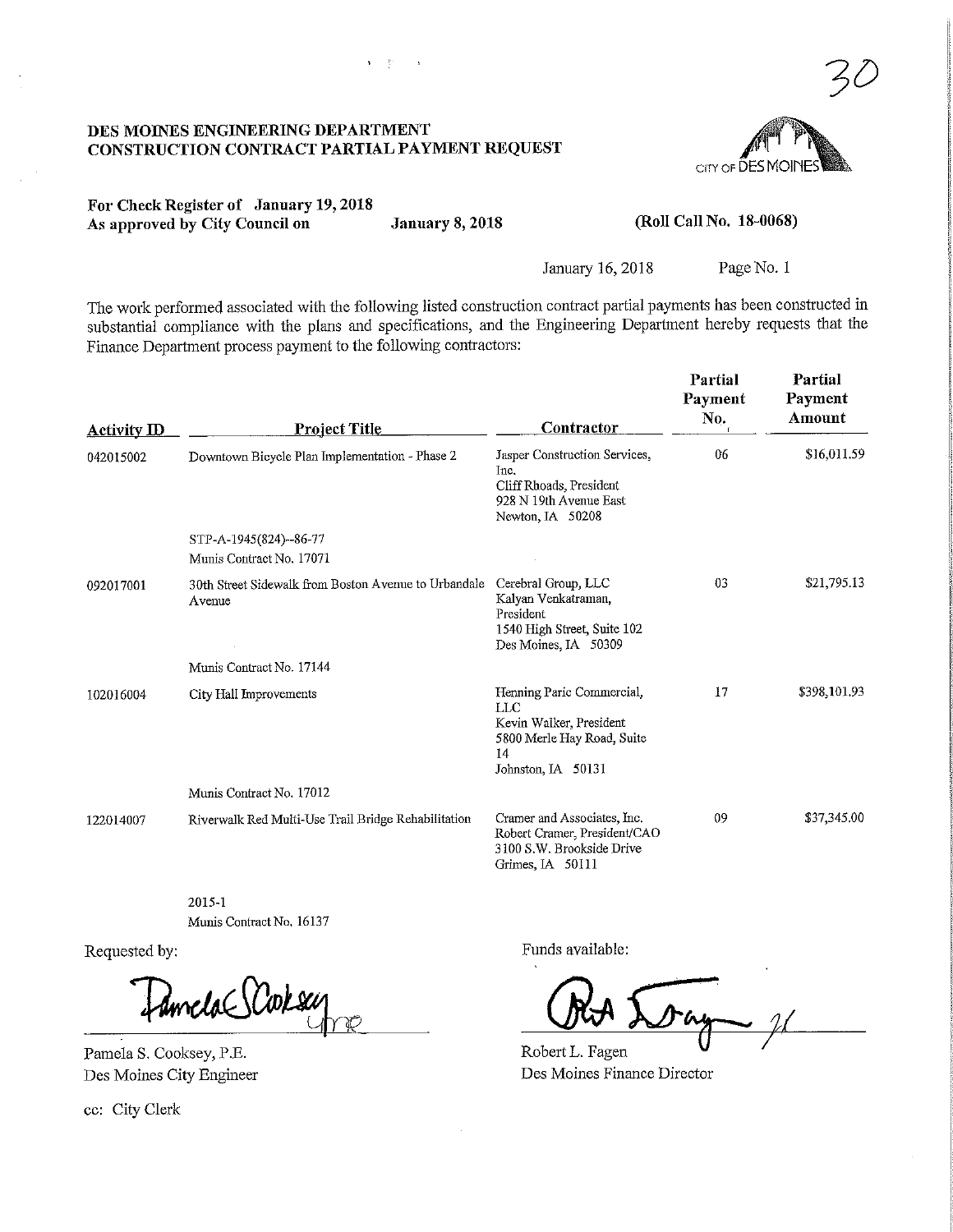### DES MOINES ENGINEERING DEPARTMENT CONSTRUCTION CONTRACT PARTIAL PAYMENT REQUEST



3D

For Check Register of January 12,2018 As approved by City Council on January 8, 2018

 $\mathbb{R}^{n\times q}$ 

## (Roll Call No. 18-)  $\omega \omega \omega \theta$

January 08, 2018 Page No. 1

The work performed associated with the following listed construction contract partial payments has been constructed in substantial compliance with the plans and specifications, and the Engineering Department hereby requests that the Finance Department process payment to the following contractors:

| <b>Activity ID</b> | <b>Project Title</b>                                                        | <b>Contractor</b>                                                                                                                                  | Partial<br>Payment<br>No. | Partial<br>Payment<br>Amount |
|--------------------|-----------------------------------------------------------------------------|----------------------------------------------------------------------------------------------------------------------------------------------------|---------------------------|------------------------------|
| 042016003          | S.W. 14th Street and McKinley Avenue Traffic Signal<br>Replacement          | Voltmer Electric, Inc.<br>Gerad Voltmer, Vice President<br>1732 Old Stage Road<br>P.O. Box 200<br>Decorah, IA 52101                                | 05                        | \$1,132.96                   |
|                    | Munis Contract No. 17109                                                    |                                                                                                                                                    |                           |                              |
| 042016010          | 42nd Street Streetscape from I-235 to Crocker Street                        | Jasper Construction Services,<br>Inc.<br>Cliff Rhoads, President<br>928 N 19th Avenue East<br>Newton, IA 50208                                     | 09                        | \$144,047.60                 |
|                    | CS-TSF-1945(829)--85-77, TAP-T-1945(832)--8V-77<br>Munis Contract No. 17130 |                                                                                                                                                    |                           |                              |
| 062017007          | 2017-2018 Expanded Street Resurfacing Program -<br>Contract 1               | OMG Midwest, Inc. dba Des<br>Moines Asphalt & Paving<br>Jeffrey A. Chapman, General<br>Manager<br>2401 SE Tones Drive, Ste. 13<br>Ankeny, IA 50021 | 08                        | \$25,506.12                  |
|                    | Munis Contract No. 17157                                                    |                                                                                                                                                    |                           |                              |
| 062017012          | 2017 PCC Paving and Sidewalk Program                                        | Cerebral Group, LLC<br>Kalyan Venkatraman,<br>President<br>1540 High Street, Suite 102<br>Des Moines, IA 50309                                     | 06                        | \$12,003.75                  |
|                    | Munis Contract No. 17156                                                    |                                                                                                                                                    |                           |                              |
| 082017001          | Leetown Creekway Box Culvert from Dean Avenue to<br>University Avenue       | S. M. Hentges & Sons Inc.<br>Steven M. Hentges, President<br>650 Quaker Avenue<br>Suite 200<br>Jordan, MN 55352                                    | 03                        | \$696,281.21                 |
|                    | Munis Contract No. 18041                                                    |                                                                                                                                                    |                           |                              |
| 112017009          | Principal Park Batting Tunnel Building Expansion                            | Septagon Construction<br>Company, Inc.<br>Brad Leonard, President<br>2950 SE Gateway Drive<br>Grimes, IA 50111                                     | 03                        | \$106,069.50                 |
|                    | Munis Contract No. 18043                                                    |                                                                                                                                                    |                           |                              |